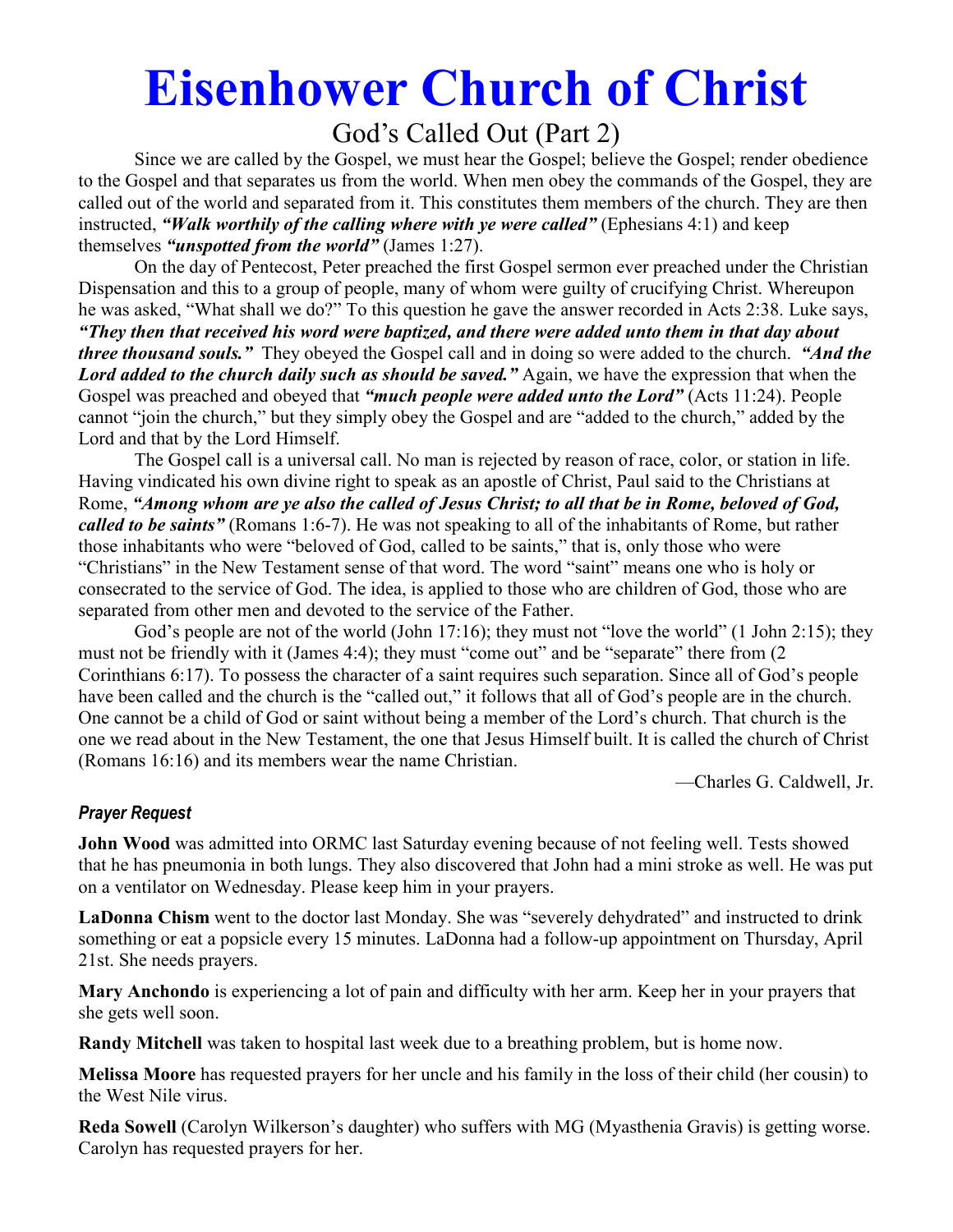# *Concerns Update*

**Terresia Weaver** had a chemo treatment on April 18th. She is waiting on her PET scan results.

**Dr. Hank Abrams** will have a PET scan done Tuesday, April 26th to check his cancer's status. He will get the results 1-2 days later.

#### *Prayer List*

Dr. Hank Abrams; Sheila Alcazar; Maria Anaya; Wayne Anderson; Betty Branson; Bill and Mary Brown; Glenna Callendar; LaDonna Chism; Dana Erwin; Philip Garza; Hattie Gilmore; Wes Goodman; Doug Guynn; Elaine Huntington; Mildred Lee; Vanessa Machuca; Ora McAfee; Glenda McMillan; Jessica McQuisten; Melissa Moore; Juan & Estella Morolez; Elias Munoz; Bruce & Trina Plyler; Chassidy Rayos; Carlos Reyes; Daniel Reyes; David Ryan; Lisa Salas; Marilyn Upshaw; Terresia Weaver; Lisa Wells; Janet Wesson; Carolyn Wilkerson; Charles Wood; John Wood, Julia York.

#### *Eisenhower's Shut-ins*

Dusty and Kathy Marshall; Glenna Callendar; Janelle Shirley and Marilyn Upshaw

# *Youth*

Bible Quiz Question … (Fill in the Blank)

Paul was hurrying back to Jerusalem at the end of his third missionary journey so he could be there for the Day of \_\_\_\_\_\_\_\_\_.

Last Week's Quiz Answer…

Ezekiel reminded Israel that the Lord had given them His Sabbaths in the wilderness as a sign that they might know that it was He who sanctifies them. (Ezekiel 20:12). Both Moses and Ezekiel connect Sabbath observance and God's deliverance of Israel from Egypt (Deuteronomy 5:12; Ezekiel 20:10-12).

#### *Events*

Watch **"***In Search of the Lord's Way"* Sunday mornings at 7:30 am on KWES TV 9.

# *Thank You*

Dear Brothers and Sisters—

Words can't adequately express our gratitude for the prayers offered for our family in the tragic loss of our grandson, Pierce Martin. We have felt the love and prayers of so many and ask for your continued prayers for healing. Knowing that God is always good, we give Him all glory and praise! In His love, Bob & Jenny Martin and Family

# *Office News*

Sunday, May 29th is our **"Fifth Sunday Service."** We will have a "Potluck Luncheon" following our AM service, followed by our PM service. All our visitors are invited to join us.

# Good News

 The word gospel means "news that brings joy." We often refer to it as "good news." Writing about how gospel was used in the first century, Tim Keller provides this insight:

 A gospel was news of some event that changed things in a meaningful way. It could be an ascension to the throne, or it could be a victory. When Greece was invaded by Persia and the Greeks won the great battles of Marathon and Solnus, they sent heralds (or evangelists) who proclaimed the good news to the cities: "We have fought for you, we have won, and now you're no longer slaves; you're free."

 The news that brings the greatest joy is this: "Jesus lives!" It is the news that brings us hope. In fact, it is the news upon which our hope is based. Paul wrote, "If in Christ we have hope in this life only, we are of all people most to be pitied. But, in fact, Christ has been raised from the dead, the first fruits of those who have fallen asleep" (I Corinthians 15:19-20).

 Like those ancient heralds, Our Lord says, "I have fought for you, I have won." Let us reply, "thanks be to God, who gives us the victory through our Lord Jesus Christ" (I Corinthians 15:57).